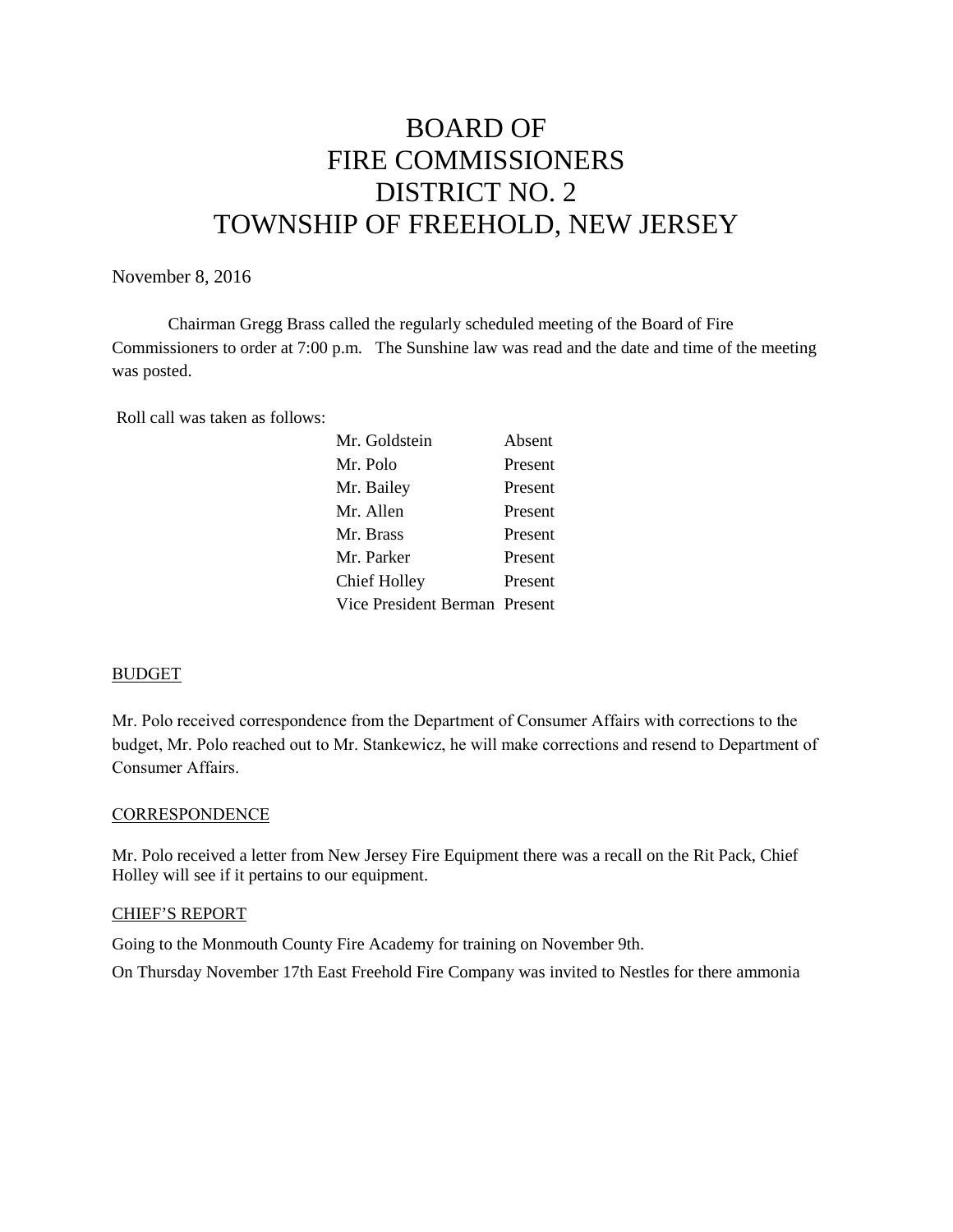training, so drill night has been moved from Wednesday to Thursday. Assistant Chief Murray got the new AED for '85.

# RADIO AND ALARM

There are three units, the two chief trucks and '90 that are ready to be put in service, Chief Holley is going to contact Mike Burke to see they can put them in service. 1st Lieutenant Rehberg will be helping out with the rest of the set up for Spillman.

# **BUILDING**

Nothing at this time.

## INSURANCE

Nothing at this time.

## MAINTENANCE

'66 is going for new tires this week.

#### NEW BUSINESS

Nothing at this time.

#### OLD BUSINESS

The I Am Responding Monitor at Daniels Way is not working, will need a new one. Mr. Brass will look into purchasing.

# TREASURER

Received a rebate check for \$50.00 from American Power and Gas, it was deposited October 26, 2016 in the Freehold Savings Bank in the money markey account.

Check #10073 in the amount of \$165.00 was cancelled it was missed placed by Kris Holley it will be replaced next meeting with check #10075.